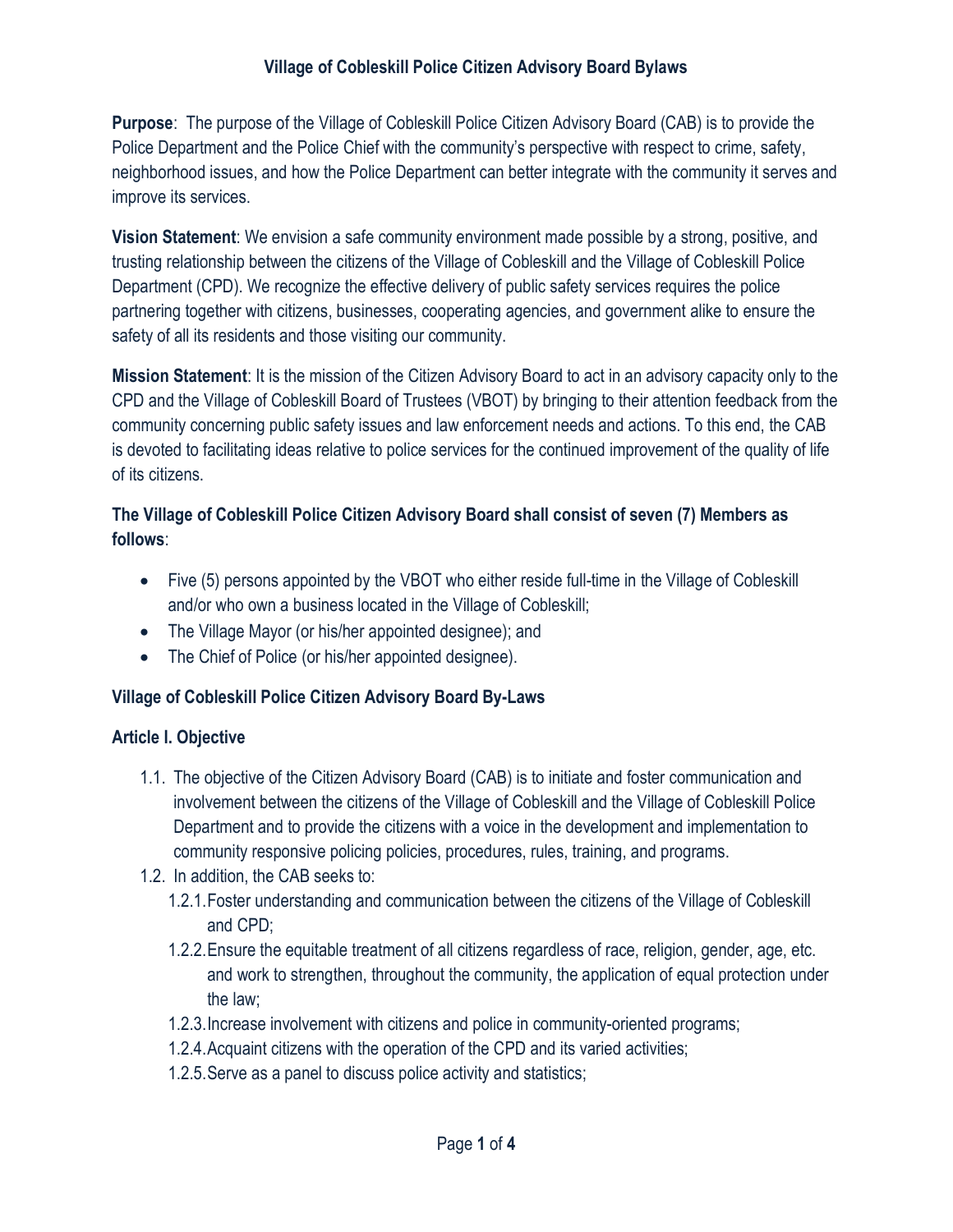## Village of Cobleskill Police Citizen Advisory Board Bylaws

- 1.2.6.Generate community interest and involvement in crime prevention to include communityoriented policing and other areas of community relations; and
- 1.2.7.Review and make recommendations concerning such other and further matters that may be referred to the CAB from time to time by the Village Board of Trustees or Chief of Police.

### Article II. Organization

- 2. The CAB shall conduct its business in a professional manner.
	- 2.1. The CAB shall elect a Chair and a Vice Chair.
		- 2.1.1.Officers will be elected for two year terms and will serve no more than two consecutive terms in any one position.
		- 2.1.2.Elected positions shall require a majority vote of the members.
		- 2.1.3.Elections will be held the last scheduled meeting of the calendar year, or as needed.
	- 2.2. The CAB may establish standing or ad-hoc subcommittees, the members of which shall be appointed by a majority vote.
		- 2.2.1.Ad-hoc committees shall expire after their report has been approved by the CAB, or one year after the ad-hoc committee is established.
	- 2.3. Members may be removed for misconduct. "Misconduct" includes, but is not limited to:
		- 2.3.1.Disclosure of confidential information in violation of Federal, State, or Village law;
		- 2.3.2.Conviction of a felony, a crime of violence, or an offense involving moral turpitude;
		- 2.3.3. More than one unexcused absence from meetings in one year.
			- 2.3.3.1. Any member who has more than one unexcused absence within one calendar year will be advised in writing of his or her attendance record and will be asked to become an active member or resign from the CAB.
			- 2.3.3.2. If the member does not resume attending meetings, the Chair will notify the Village Board of Trustees responsible for oversight of the Citizen Police Advisory Board of the lack of member attendance.
	- 2.4. Removal of any member shall require a majority vote of the Village Board of Trustees.
	- 2.5. When a vacancy becomes available, the Board of Trustees will reach out to the community to request applications to fill the at-large vacancy.
		- 2.5.1.A deadline of one (1) month will be set for all applications to be received.
		- 2.5.2.Applicants will be required to provide the committee with a letter detailing:
			- 2.5.2.1. Previous community involvement;
			- 2.5.2.2. Current community involvement;
			- 2.5.2.3. His/her reason for requesting appointment; and
			- 2.5.2.4. How he/she feels that he/she can be an asset to the committee.
		- 2.5.3.Applicant's letter and contact information will be kept confidential.
		- 2.5.4.Village Board of Trustees will review all applicants' letters and provide copies to all members of CAB.
		- 2.5.5.After review of all applicants, the VBOT will appoint an individual to fill any vacancy.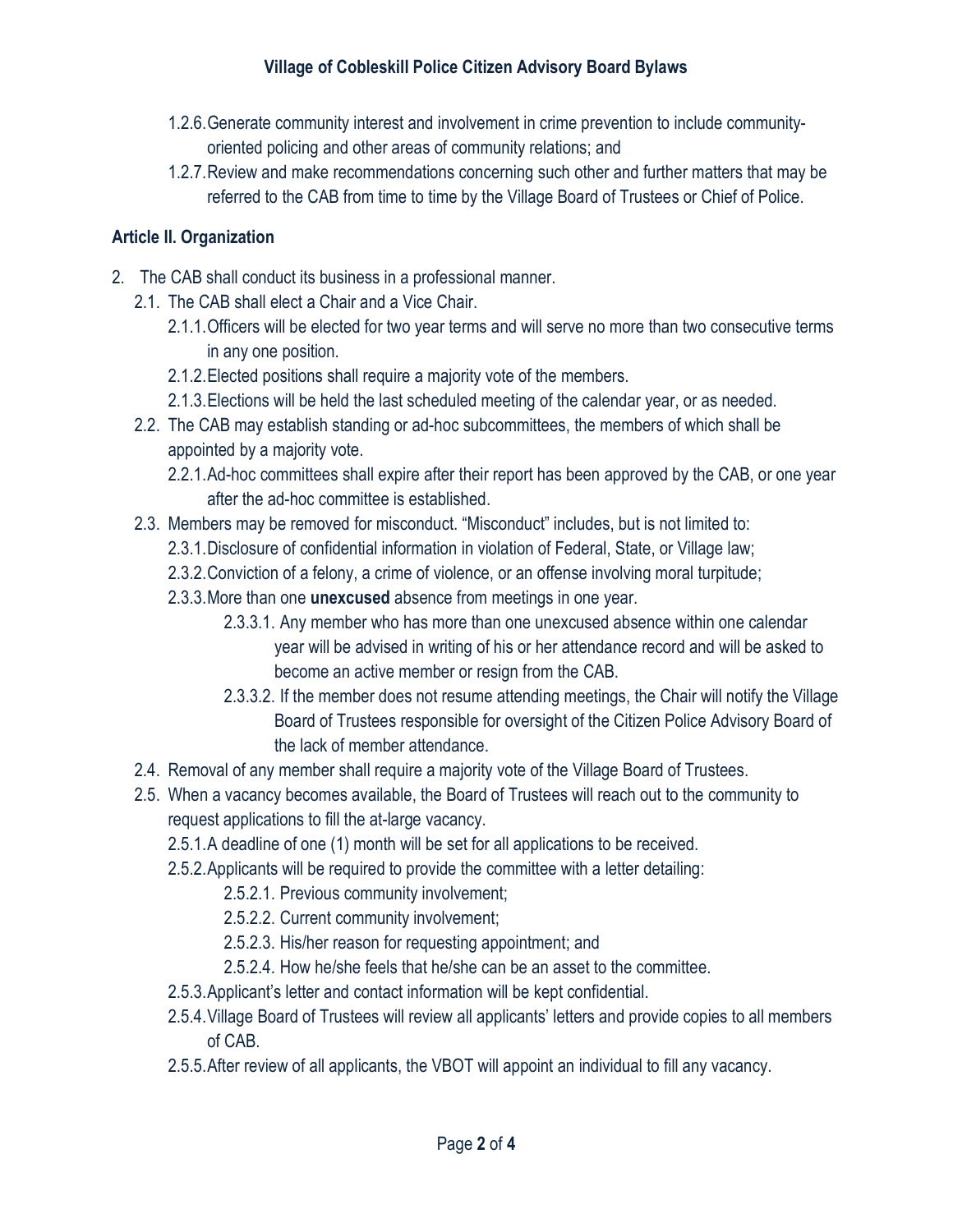- 2.6. CAB members will serve during the tenure of the appointing authority and will be eligible for reappointment by the appointing authority.
- 2.7. A vacancy on CAB will exist whenever a member dies, resigns, or is removed.
	- 2.7.1.Any vacancy shall be filled by the VBOT.
	- 2.7.2.A vacancy shall be filled no later than ninety (90) days from the date that such vacancy occurs.
	- 2.7.3.Members who no longer wish to participate with the CAB must provide a letter of resignation to the VBOT and the Chair within a reasonable amount of time.

# Article III. Meetings

- 3.1. The CAB shall schedule at least two (2) regular meetings per year at dates and times to be determined by the CAB.
- 3.2. Special meetings may be called by the Chair of the CAB, or by a majority of the CAB members.
- 3.3. A majority of members shall constitute a quorum.
- 3.4. Motions must be approved by a majority of members present.
- 3.5. Members shall be defined as current appointed members to the CAB by the Village of Cobleskill Board of Trustees
- 3.6. All meetings are subject to New York State's Open Public Meetings Act.
- 3.7. Meetings may be recorded. Minutes of all meetings shall be kept and shall be made available to the public.
- 3.8. Minutes shall be distributed, at a minimum, to the Chief of Police, Village Board of Trustees, and CAB Members.

# Article IV. Items to be Reviewed

- 4.1. Agenda items for Committee meetings may include any relevant topic consistent with municipal code governing CAB business.
- 4.2. In addition to other topics, the Committee shall review on a bi-annual basis the following topics: 4.2.1.Police use of force statistics;
	- 4.2.2.Committee member outreach effort updates;
	- 4.2.3.Police conduct and police department policy complaint statistics and resolution; and
	- 4.2.4.Contemporary issues for consideration as agenda items.

# Article V. Reports

- 5.1. The CAB may issue written reports for review and possible action by the Chief of Police and/or the Village Board of Trustees.
- 5.2. The Chair shall assign a member to draft the report when one is determined necessary.